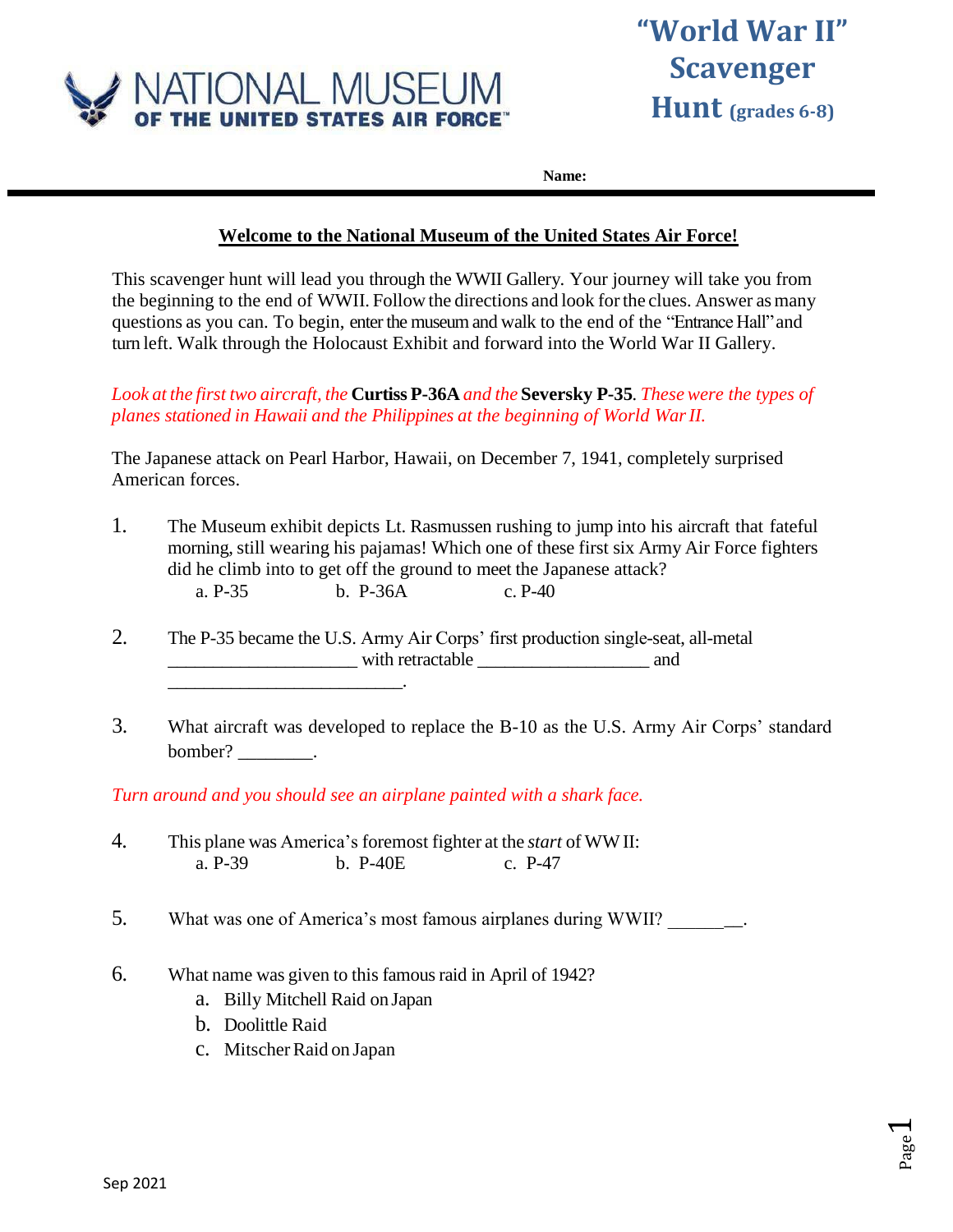*Continue walking through the World War II Gallery, observing many different types of aircraft from the era, including trainers, targets, cargo, bombers, and fighters. Aircraft designations that beginwith the letter Pare primarily pursuit (fighter) aircraft; C are cargo aircraft; B are bombers; PT, BT and AT are trainers. You will also see aircraft from other nations, including Britain, Germany, Italy and Japan.*

*Look for the silver airplane with the black and white engine cowlings (behind the propellers) and the glass "nose".*

7. This plane was the most used of all training bombers. About 90% of our bombardiers trained in a plane like this one. This exhibit shows the famous **Norden** bombsight in the nose being guided by a bombardier student during a bombing run. a. AT-9 b. AT-10 c. AT-11

#### **To the right and above the AT-11 is the BT-13B.**

8. What is so significant about this aircraft? \_\_\_\_\_\_\_\_\_\_\_\_\_\_\_\_\_\_\_\_\_\_\_\_\_\_\_\_\_\_\_\_\_\_\_\_\_\_\_\_\_\_\_\_\_\_\_\_\_\_\_\_\_\_\_\_\_\_\_\_. In addition, it also required the student pilot to use two-way radio communications with the ground, and to operate \_\_\_\_\_\_\_\_\_\_\_\_\_\_\_\_\_\_\_ and a two-position variable \_\_\_\_\_\_\_\_ \_\_\_\_\_\_\_\_\_\_\_\_\_\_.

#### **Straight ahead is the Bristol Beaufighter.**

9. Beaufighter crews accounted for \_\_\_\_\_\_\_\_\_\_\_\_\_\_ of the *Luftwaffe* \_\_\_\_\_\_\_\_\_\_\_ shot down during the Blitz.

*Continue through the World War II Gallery while observing the different kinds of aircraft.You will soon come to the most famous of all World War II bombers, the* **Boeing B-17 "Memphis Belle"**.

10. Best known for its bombing raids on German targets, the B-17F was nicknamed: a. Super fortress b. Mega fortress c. Flying Fortress

#### **Past the Memphis Belle on your left is the P-38L.**

11. What did the top hats on the left side of the aircraft represent? The \_\_\_\_\_\_\_\_\_\_\_\_\_\_\_\_\_\_\_\_\_\_\_\_\_\_\_\_\_\_\_\_\_\_\_\_\_\_\_\_\_\_ flown by with the yellow hat signifying five and the white hats

one each.

*Continue walking through the gallery and look for the French railroad car. This car is a representative of the type that transported World War II Allied prisoners of war and other deporteesfrom occupied countriesto German POW camps.*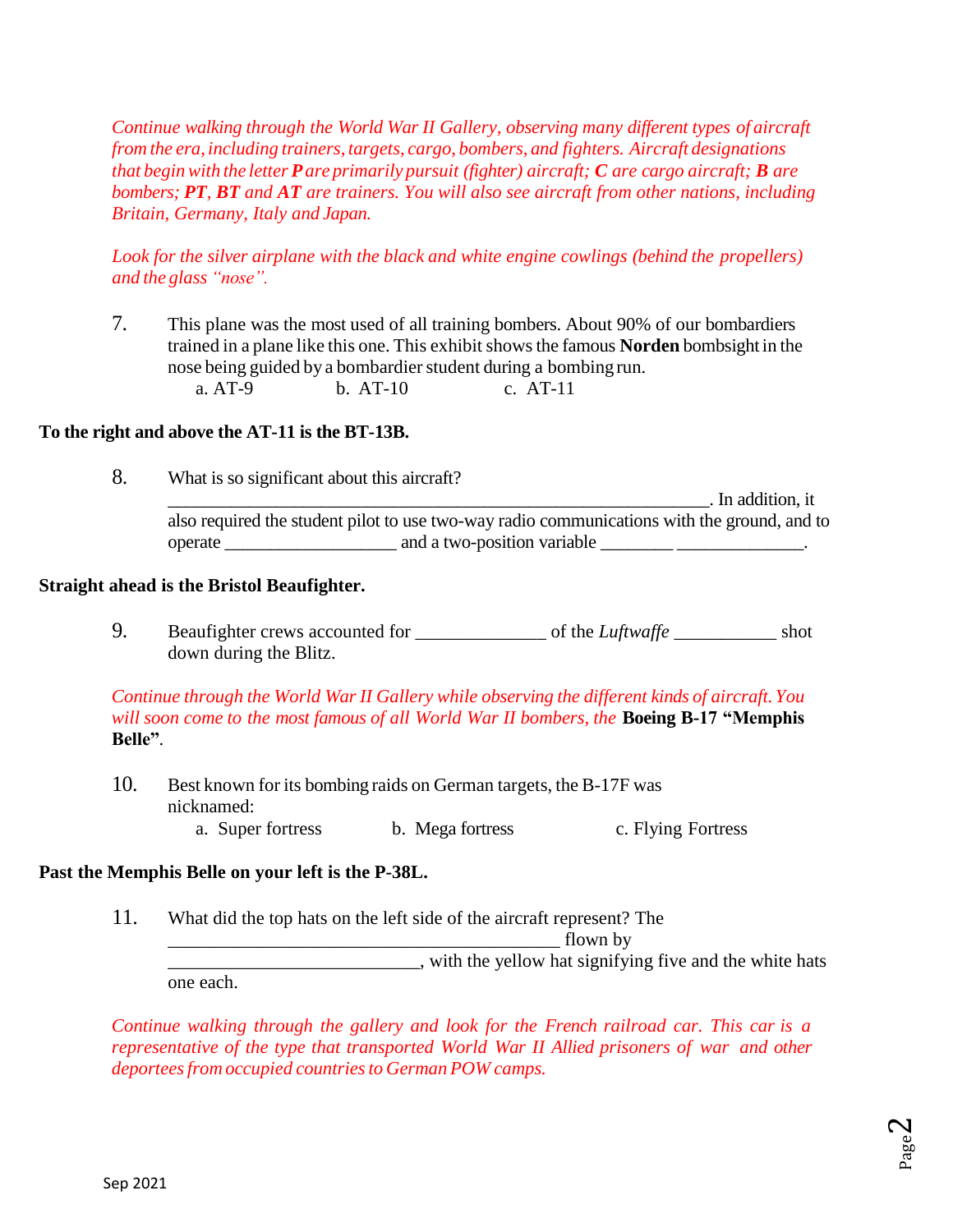- 12. This railroad car was called the "Forty and eight" because it:
	- a. was 48 feet long
	- b. cost \$48 to make
	- c. could carry 40 people or eight horses (chevaux)

*Continue on through the World WarIIGallery.Look for two smaller planes on your right: the*  **Messerschmitt 163** *and the* **Messerschmitt 262***. These two aircraft look very different from those you have seen previously.*

- 13. What is missing from the Me163 and the Me 262 that you have seen on all previous planes in the Museum?
	- a. wings b. cockpit c. large propellers
- 14. The Me 163 was an even faster aircraft. This German plane was one of the most unusual aircraft of World War II. It was powered by a: a. jet engine b. piston engine c. rocket engine
- 15. The engine on the Me 262 is very different from earlier aircraft. This German plane is the world's first operational: a. turbojet aircraft b. piston aircraft c. rocket aircraft

#### **Look for the airplane labeled "Little Joe."**

16. What armament did the A-20G Havoc carry?

The A-20G lived up to its name by creating havoc and destruction on low-level strafing missions.

\_\_\_\_\_\_\_\_\_\_\_\_\_\_\_\_\_\_\_\_\_\_\_\_\_\_\_\_\_\_\_\_\_\_\_\_\_\_\_\_\_\_\_\_\_\_\_\_\_\_\_\_\_\_\_\_\_\_\_\_\_\_\_\_\_\_\_\_\_\_\_.

# *Continue on through the World War II Gallery. Look for the blue and white aircraft that also lookslike a boat! Thisisthe* **Consolidated OA-10 "Catalina".**

- 17. This plane was used primarily for:
	- a. carryingcargo
	- b. air-sea rescue work
	- c. escortingheavybombers

### *Turn around and look at the large silver plane near the end of the WorldWarII Gallery. Thisis the* **BoeingB-29**.

- 18. The B-29 on exhibit here is known as "Bockscar". It is referred to as the aircraft that ended World War II, as it is the B-29 that dropped the second atomic bombon: a. Hiroshima b. Nagasaki c. Tokyo
- 19. TheB-29 is nicknamed:
	- a. Flying Fortress b. Mega fortress c. Superfortress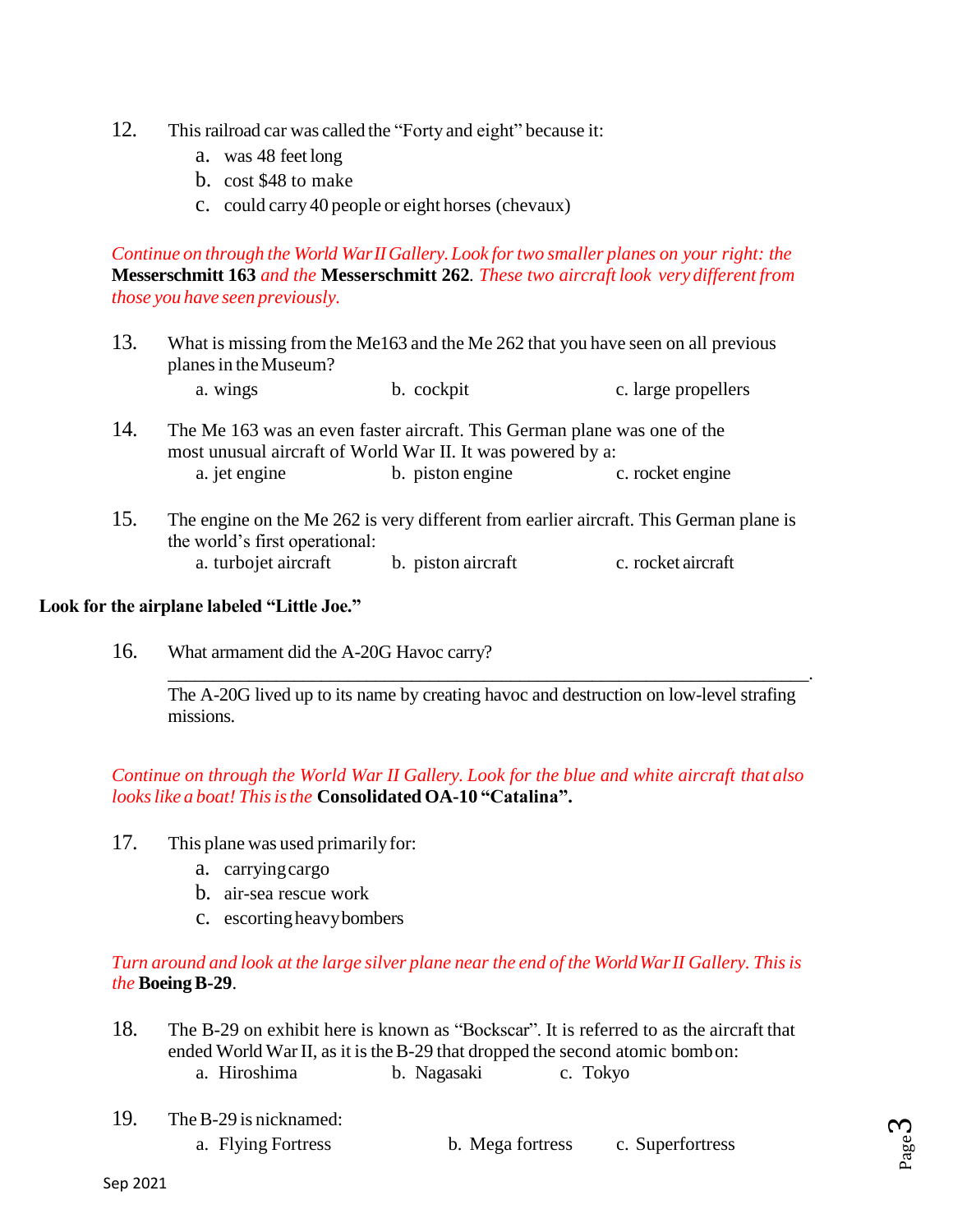20. The P-61C Black Widow was the first U.S. aircraft specifically designed as what?

## **Look at the Integration of the USAF exhibit.**

\_\_\_\_\_\_\_\_\_\_\_\_\_\_\_\_\_\_\_\_\_\_\_.

21. Who was the first of the Tuskegee Airmen to become a General?

\_\_\_\_\_\_\_\_\_\_\_\_\_\_\_\_\_\_\_\_\_\_\_\_\_\_\_\_\_\_\_.

\_\_\_\_\_\_\_\_\_\_\_\_\_\_\_\_\_\_\_\_\_\_\_\_\_\_\_\_\_\_\_\_\_\_\_\_.

22. Who became the first of the Tuskegee Airmen to attain Four-Star grade?

## **CONGRATULATIONS! YOU HAVE FINISHED THIS EDUCATIONAL SCAVENGER HUNT. WE HOPE YOU ENJOYED LEARNING ABOUT MANY OF THE FASCINATING AIRCRAFT ON EXHIBIT AT THE NATIONAL MUSEUM OF THE UNITED STATES AIR FORCE.**

### **THANK YOU FOR VISITING THE NMUSAF!**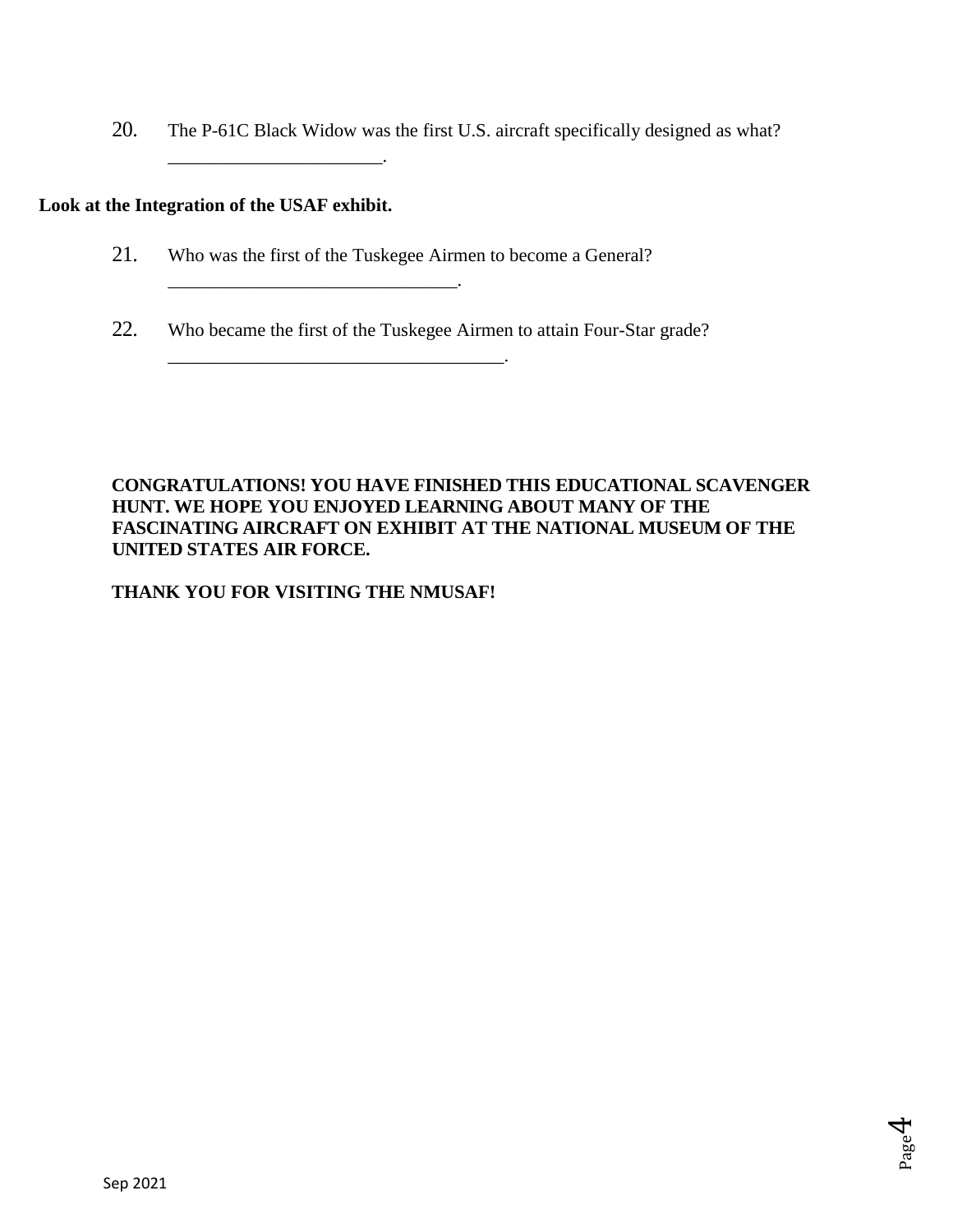

# **WWII ANSWER KEY**

| 1.  | b                                                                       |
|-----|-------------------------------------------------------------------------|
| 2.  | Pursuit plane, landing gear, enclosed cockpit                           |
| 3.  | $B-18A$                                                                 |
| 4.  | b                                                                       |
| 5.  | $B-25B$                                                                 |
| 6.  | b                                                                       |
| 7.  | $\mathbf{c}$                                                            |
| 8.  | More powerful engine, faster and heavier, landing flaps pitch propeller |
| 9.  | Over half, bombers                                                      |
| 10. | $\mathbf{c}$                                                            |
| 11. | Nine bomber escort missions, 2 <sup>nd</sup> Lt Royal D. Frey           |
| 12. | $\mathbf{c}$                                                            |
| 13. | $\mathbf{c}$                                                            |
| 14. | $\mathbf{c}$                                                            |
| 15. | a                                                                       |
| 16. | eight .50-caliber machine guns and bombs                                |
| 17. | b                                                                       |
| 18. | b                                                                       |
| 19. | $\mathbf{C}$                                                            |
| 20. | A night-fighter.                                                        |
| 21. | Benjamin O. Davis, Jr,                                                  |
| 22. | General Daniel James, Jr.                                               |
|     |                                                                         |